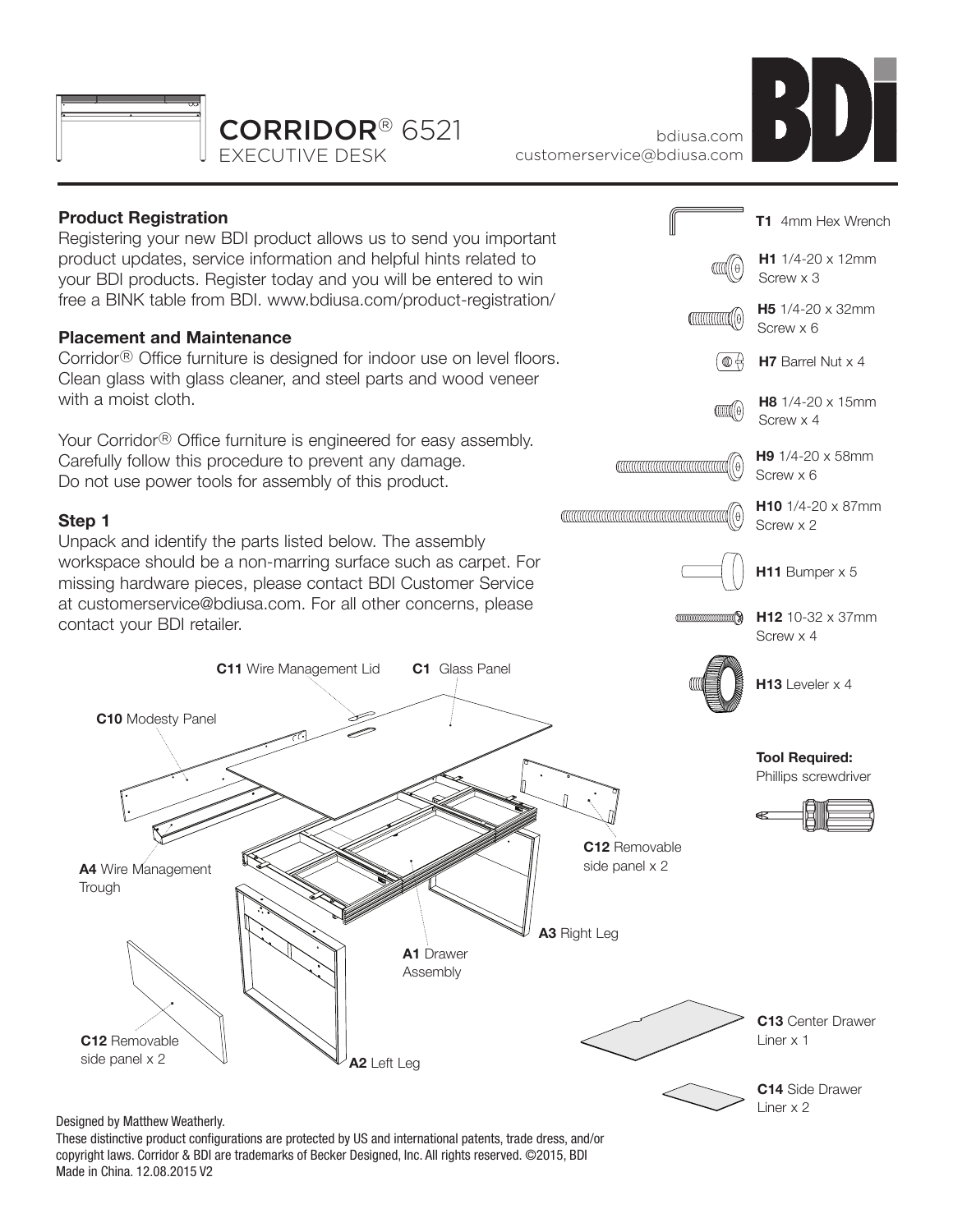#### **Step 2 - Install Base**

Aligning the **Colored Dots** on the same side, attach **Wire Management Trough A4** to **Modesty Panel C8** using **Screw H1** and **Hex Wrench**. **Keep screws loose until Step 7.**



**Step 3 -** Match **Colored Dot** on **Right Leg A3** with **Colored Dot** on **Modesty Panel Assembly** and attach using **Screws H5** and **Hex Wrench T1**. **Keep screws loose until Step 5**. Repeat to attach **Left Leg A2** to Modesty Panel Assembly. Install **Glides H13** to the bottom of **Legs A2 & A3**. With the help of another person, turn desk upright onto its base.



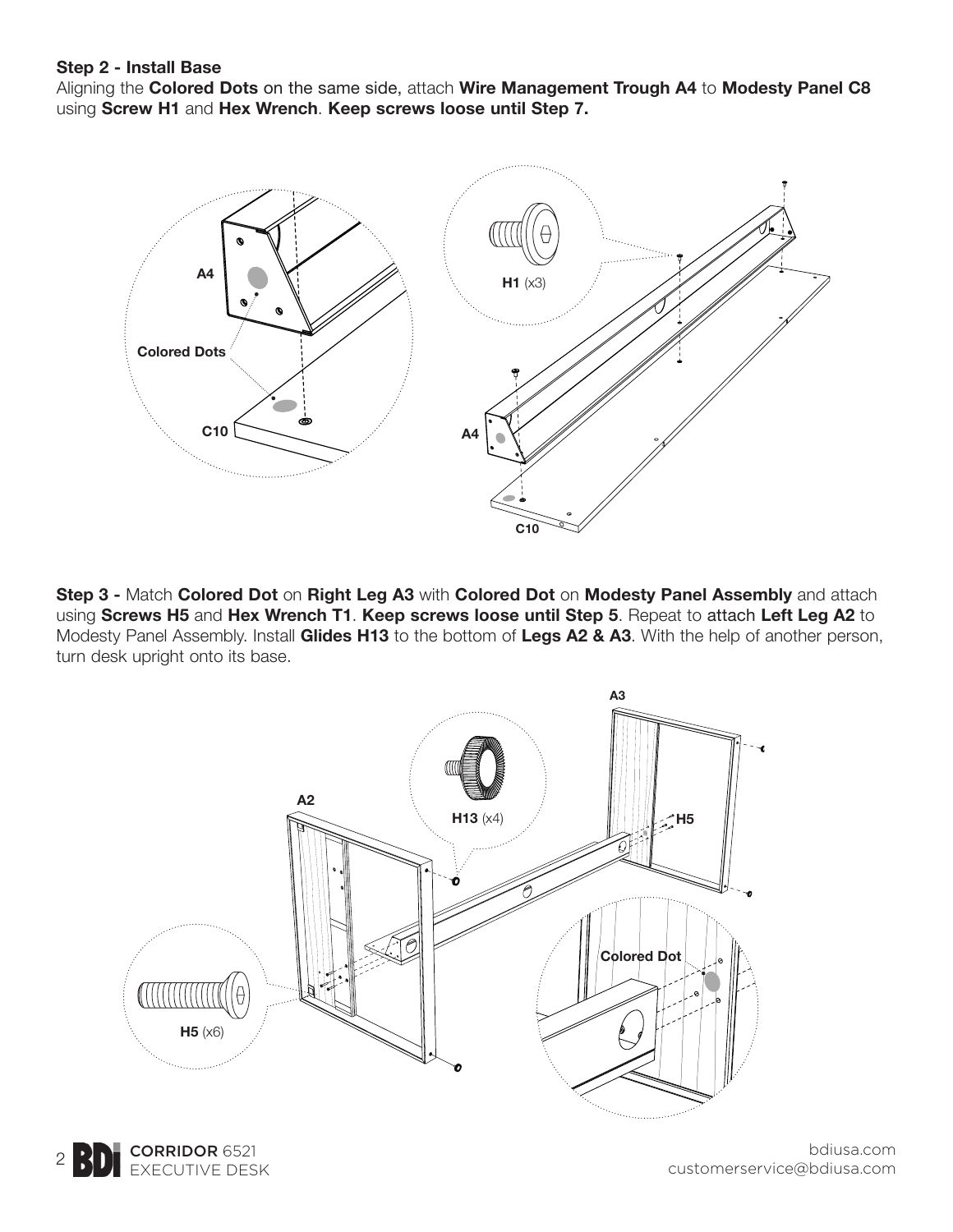**Step 4 -** Insert **Barrel Nut H7** into holes of **Modesty Panel C10** with the elongated slot sitting horizontally, and secure with **Screw H9** through side of **Legs A2 & A3**. **Keep screws loose until Step 5**.



**Step 5 -** Secure **Drawer Assembly A1** to Leg Assembly using **Screw H8** and **Hex Wrench T1**. Insert **Barrel Nut H7** into holes of **Modesty Panel C10** with the elongated slot sitting vertically, and secure with **Screw H10**  through top of **Drawer Assembly A1**. Fully tighten all **Screws** that have been installed in previous steps using **Hex Wrench**.



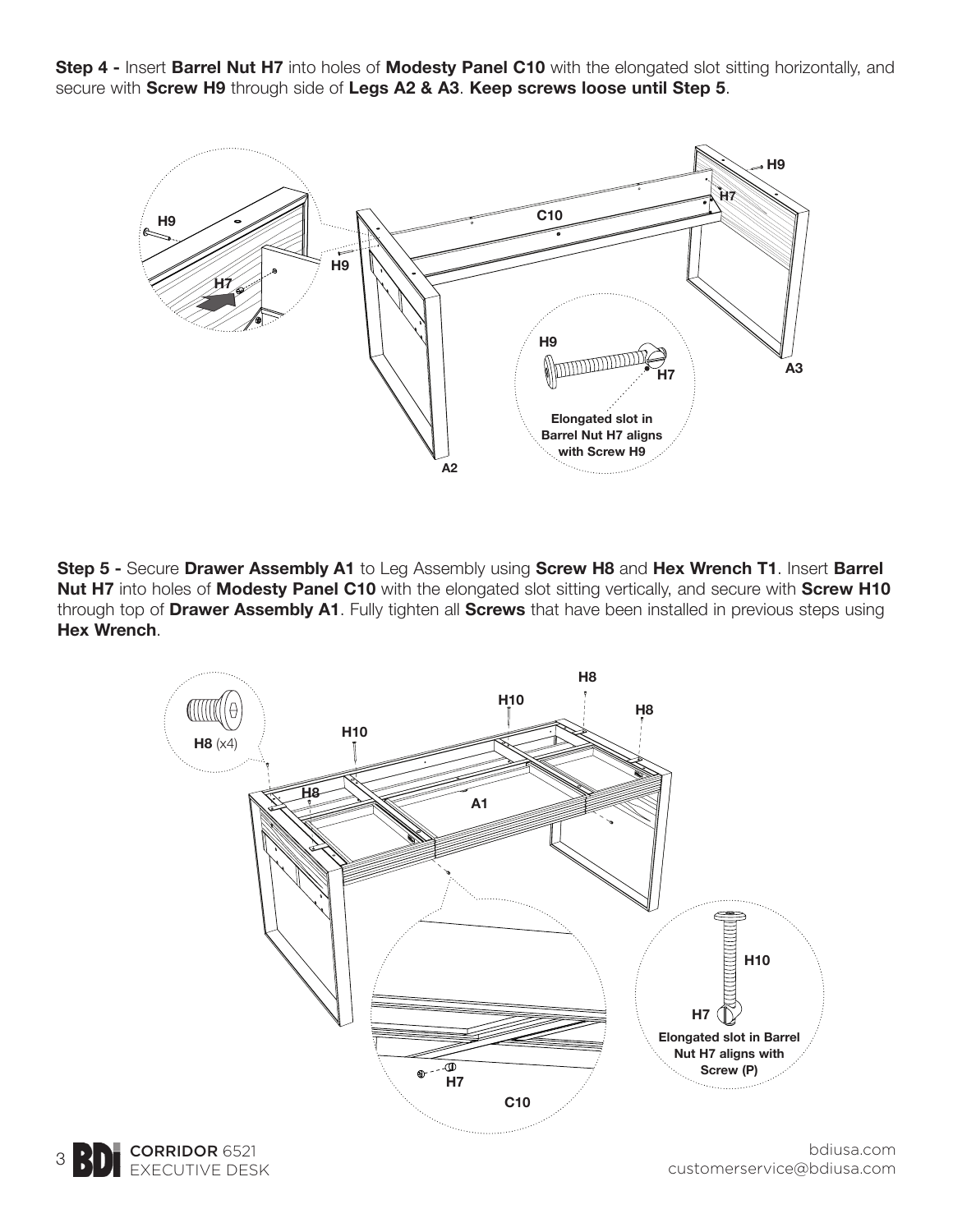**Step 6 -** Insert **Bumpers H11** in the center hole and outer holes of **Drawer Assembly A1.** With the fabric side facing up, insert **Center Drawer Liner C13** into the center drawer and **Side Drawer Liners C14** into both side drawers.



**Step 7 -** With the help of another person gently lower **Glass Panel C1** onto **Drawer Assembly A1** and fasten into place using **Screw H9** and **Hex Wrench T1**. **DO NOT OVERTIGHTEN!**